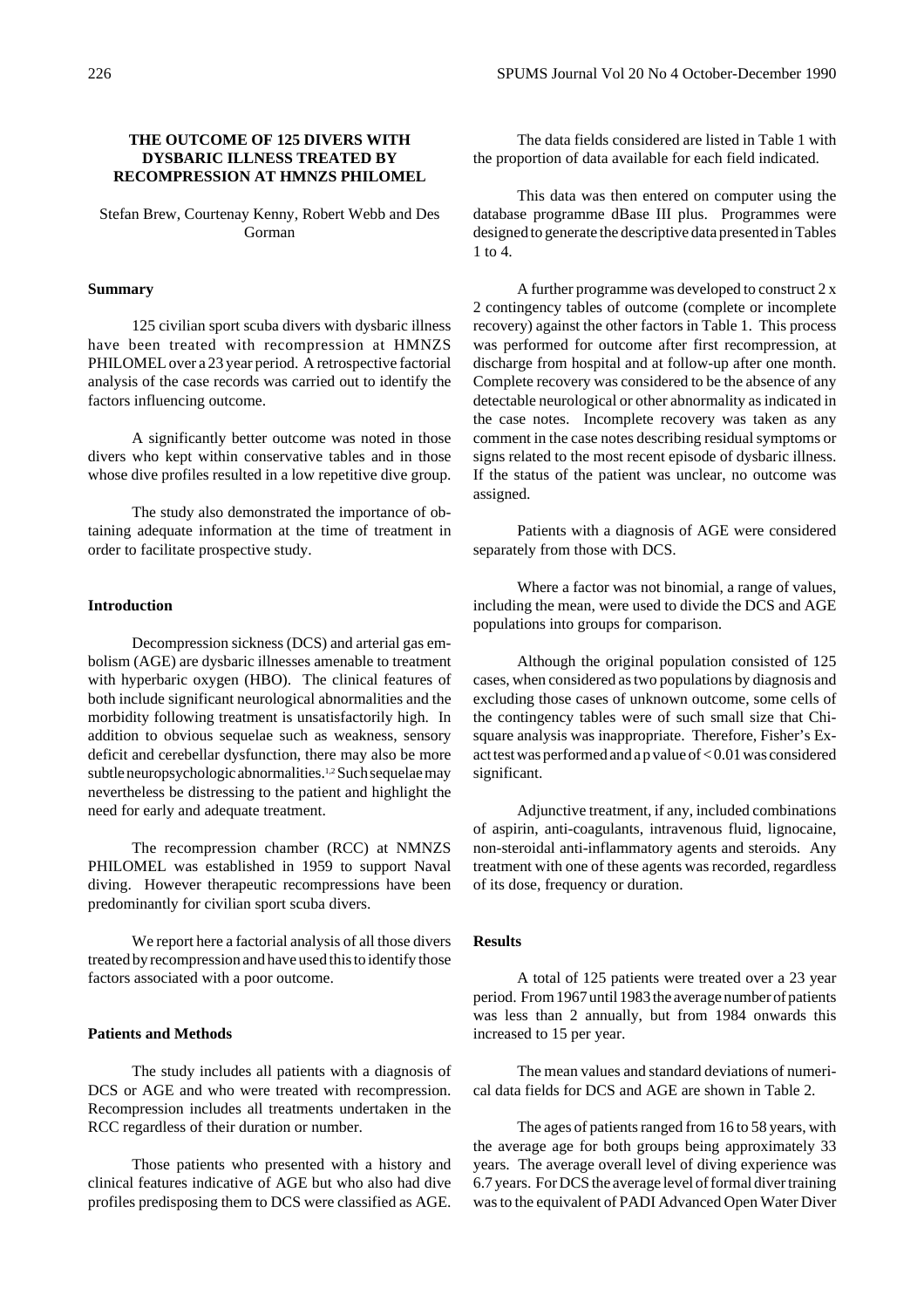### **TABLE 1**

# **DATE FIELDS AND PERCENTAGE OF DATA AVAILABLE**

| Data Fields                                               | Data<br>Available %      |
|-----------------------------------------------------------|--------------------------|
| Surname                                                   | 100                      |
| Date of admission                                         | 100                      |
| Duration of stay                                          | 96                       |
| Sex                                                       | 100                      |
| Age                                                       | 99                       |
| Occupation                                                | 71                       |
| Diagnosis                                                 | 99                       |
| Previous DCS or AGE                                       | 56                       |
| Diving experience in years.                               | 39                       |
| Level of training                                         | 38                       |
| Training organisation                                     | 20                       |
| Diving activity                                           | 76                       |
| Number of divers                                          | 46                       |
| Maximum depth                                             | 96                       |
| Time underwater                                           | 86                       |
| Type of tables used                                       | 27                       |
| Complies with tables?                                     | ?                        |
| Complies with DCIEM?                                      | 86                       |
| DCIEM repetitive group                                    | 86                       |
| Number of dives                                           | 90                       |
| Number of ascents                                         | 90                       |
| Number of days                                            | 90                       |
| Equipment failure                                         | $\overline{\cdot}$       |
| Equipment misuse                                          | $\overline{\mathcal{L}}$ |
| Ran out of air                                            | ?                        |
| Alcohol/drugs use                                         | 17                       |
| Aggravated by altitude?                                   | 98                       |
| DES referral used                                         | 98                       |
| Retrieved or self-presentation                            | 98                       |
| Retrieved in RCC                                          | 100                      |
| Cardiopulmonary symptomss                                 | 98                       |
| General symtoms                                           | 98                       |
| Musculoskeletal symptoms                                  | 98                       |
| Neurological symptoms                                     | 98                       |
| Dermatological symptoms                                   | 98                       |
| Time to symptom onset                                     | 90                       |
| Delay to recompression                                    | 91                       |
| Number of recompressions                                  | 95                       |
| Aspirin                                                   | 78                       |
| Anticoagulants                                            | 75                       |
| Crystalloids<br>Colloids                                  | 76<br>77                 |
|                                                           |                          |
| Lignocaine<br>NSAID's                                     | 78                       |
| Steroids                                                  | 78<br>77                 |
|                                                           | 97                       |
| Outcome after first recompression<br>Outcome at discharge | 94                       |
| Outcome at one month                                      | 47                       |
|                                                           |                          |

while for AGE this was only to the equivalent of Basic Open Water Diver.

All cases were civilian divers and 80% were diving recreationally. 8 divers were undergoing diving training, and 4 were diving instructors. A further 8 were diving commercially, although not necessarily holding commercial diver qualifications.

There was a significant difference in mean time to onset of symptoms (10.5 hours for DCS, 0.1 hours for AGE,  $p < 0.01$ ) and in average delay to recompression treatment (57 hours for DCS, 12.7 hours for AGE,  $p < 0.01$ ) between the two groups.

Of those patients who ran out of air or experienced a failure of their air supply, 44% were diagnosed as having DCS and 56% as having AGE. In those reporting more than one ascent during their diving, 87% were diagnosed as having DCS and 13% as having AGE.

20% of those patients with DCS were considered from the case notes to have made a complete recovery after one recompression, compared with 28% of those with AGE. At the time of discharge, 40% of those with DCS were considered to be completely recovered, compared with 58% of those with AGE. Of those whose condition at one month after treatment was recorded (47% of the total), 49% of those with DCS and 50% of those with AGE were considered to have made a full recovery.

Presenting symptoms are listed in Table 3 and adjunctive treatment in Table 4.

Neurological symptoms were present in approximately 90% of patients in both groups. Nearly 50% of patients with AGE had cardiopulmonary symptoms (12% in DCS). In DCS, nearly half of patients had musculoskeletal symptoms, and a similar number had general symptoms including malaise, tiredness and aching or fullness in the head. Dermatological symptoms were present in 11% of those with DCS but not reported in any of those with AGE.

80% of those patients with AGE received intravenous crystalloid solutions as compared to 50% of those with DCS. Half those with AGE received at least one dose of steroids, as did one-third of those with DCS.

The significant factors influencing treatment outcome, together with their respective p values, are listed in Table 5.

Divers with DCS maintaining a DCIEM repetitive group less than or equal to group G was associated with a significantly better outcome at all times. Group F was associated with a better outcome at discharge and one month later.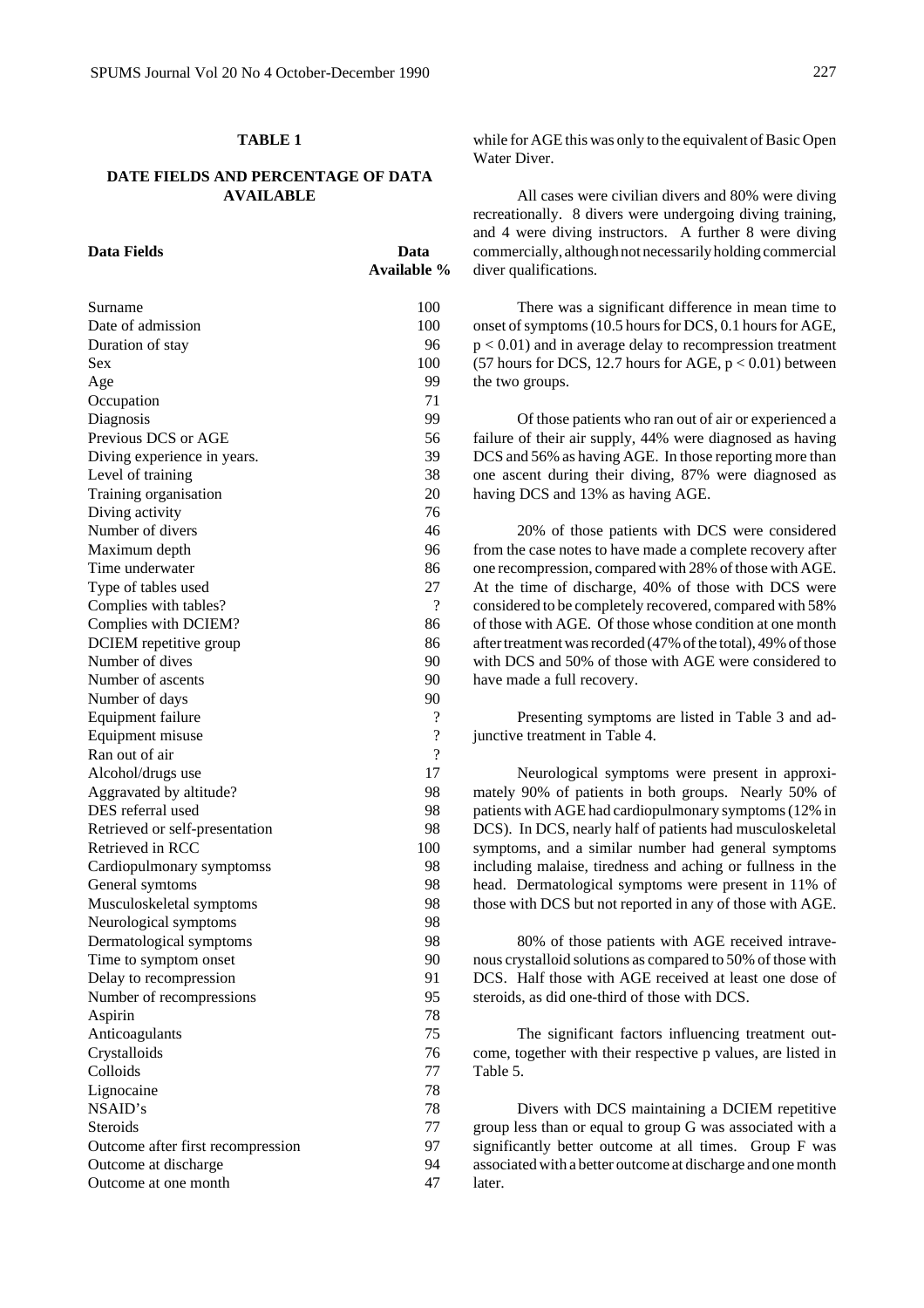# **TABLE 2**

| <b>DATA FIELDS</b>          | <b>DCS</b> |         |                       | AGE   |         |                       |
|-----------------------------|------------|---------|-----------------------|-------|---------|-----------------------|
|                             | Cases      | Average | Standard<br>Deviation | Cases | Average | Standard<br>Deviation |
| Age                         | 92         | 33.7    | 7.8                   | 32    | 32.7    | 9.9                   |
| Duration of stay (days)     | 89         | 4.8     | 6.4                   | 31    | 6.3     | 10.1                  |
| Diving experience (years)   | 35         | 7.4     | 6.8                   | 7     | 9.9     | 5.9                   |
| Level of diving training*   | 34         | 1.9     | 1.2                   | 10    | 0.9     | 0.5                   |
| Maximum depth (M)           | 89         | 28.0    | 13.0                  | 31    | 23.4    | 10.0                  |
| Time underwater (MIN)       | 81         | 34.0    | 17.0                  | 26    | 33.2    | 11.4                  |
| Number of dives             | 85         | 3.8     | 6.8                   | 26    | 1.4     | 1.0                   |
| Number of ascents           | 84         | 5.6     | 13.0                  | 26    | 1.9     | 1.5                   |
| Number of days diving       | 85         | 2.0     | 2.5                   | 26    | 1.2     | 0.6                   |
| Time to onset (hours)       | 90         | 10.5    | 41.0                  | 32    | 0.1     | 0.5                   |
| Delay to recompress (hours) | 86         | 57.0    | 87.0                  | 28    | 12.7    | 17.2                  |
| Number of recompressions    | 88         | 3.3     | 3.5                   | 30    | 3.1     | 5.0                   |

### **AVERAGES AND STANDARD DEVIATIONS OF NUMERICAL DATA FIELDS**

\* level 1 equivalent to PADI basic open water diver \* level 2 equivalent to PADI advanced open water diver

### **TABLE 3**

# **PRESENTING SYMPTOMS AS PERCENTAGE OF CASES**

| Diagnosis  | General | Dermatalogical | Musculoskeletal | Cardiopulmonary | Neurological |
|------------|---------|----------------|-----------------|-----------------|--------------|
| <b>DCS</b> |         |                | 48              |                 | 88           |
| AGE        |         |                |                 | $\Lambda$       | Q            |

# **TABLE 4**

# **ADJUNCTIVE THERAPY (PERCENTAGES OF CASES WHERE DATA WAS AVAILABLE)**

|            |              | Diagnosis Aspirin Anti-coagulant Crystalloid Colloids Lignocaine NSAID Steroids |    |    |              |    | Other |
|------------|--------------|---------------------------------------------------------------------------------|----|----|--------------|----|-------|
| <b>DCS</b> | $32^{\circ}$ |                                                                                 | 54 |    | $\mathbf{R}$ | 40 |       |
| AGE        | 21           |                                                                                 | 80 | 21 | 13.          | 24 | 58    |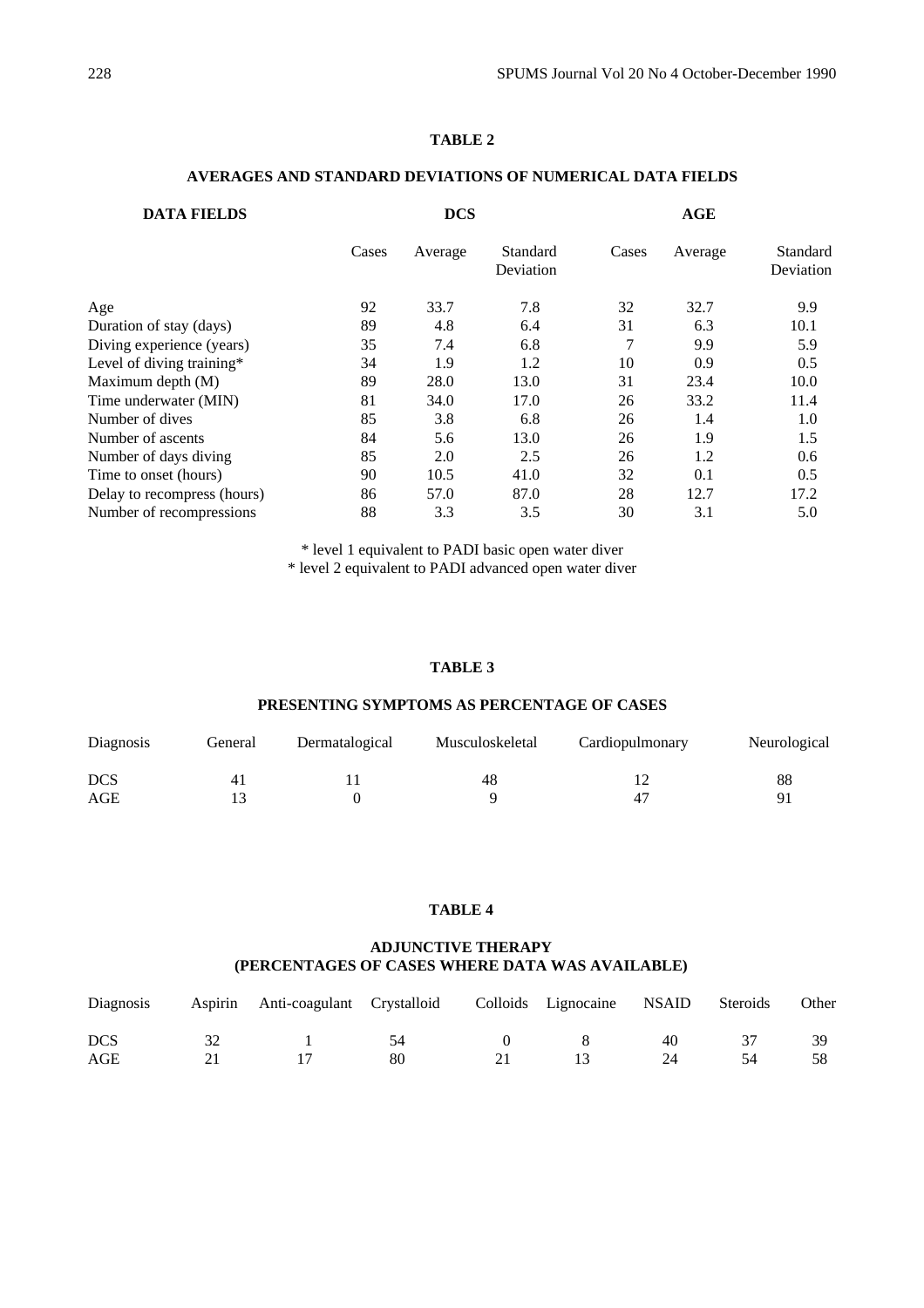### **TABLE 5**

# **SIGNIFICANT OUTCOMES OF 2 X 2 CONTINGENCY TABLES FOR 125 CASES**

|                                       | <b>Decompression Sickness</b> |              |            |  |  |
|---------------------------------------|-------------------------------|--------------|------------|--|--|
| <b>FACTOR</b>                         | POOR OUTCOME                  |              |            |  |  |
|                                       | after 1st RCC                 | at time      | at 1 month |  |  |
|                                       |                               | of discharge | follow-up  |  |  |
| Repetitive DCIEM Group greater than F | 0.054                         | 0.010        | 0.008      |  |  |
| Repetitive DCIEM Group greaterthan G  | 0.008                         | 0.00006      | 0.002      |  |  |
| Non-Adherence to DCIEM Tables         | 0.014                         | 0.005        | 0.006      |  |  |
|                                       | <b>Arterial Gas Embolism</b>  |              |            |  |  |
| <b>FACTOR</b>                         |                               | POOR OUTCOME |            |  |  |
|                                       | After 1st RCC                 | at time      | at 1 month |  |  |
|                                       |                               | of discharge | follow-up  |  |  |
| Non-Adherence to DCIEM Tables         | 0.008                         | 0.011        | 0.012      |  |  |

Adherence to DCIEM tables was associated with a significantly better outcome in both DCS and AGE. Compliance with the diver's own tables or computer did not appear to be a significant factor, nor did the number of dives or ascents.

The time to onset of symptoms and the delay to recompression did not appear to have any significant influence on outcome.

### **Discussion**

As in most retrospective studies absent or incomplete records led to many data fields being inadequate for analysis.

The epidemiology of these civilian diving accidents is similar to other regional experience.<sup>3</sup> While the preponderant neurological involvement is different from early studies of DCS,<sup>4,5</sup> it supports many other recent surveys.<sup>3,6</sup>

The most interesting finding is, however, the significantly better outcome in those divers who kept within conservative tables such as the DCIEM tables and those whose diving profiles resulted in a DCIEM repetitive group lower than group G. Adherence to DCIEM tables was also shown to be a significant outcome factor in those patients with AGE and this may be explained by the likelihood of their having concurrent DCS.

The lack of any correlation between time to onset of symptoms and outcome may be due to those with mild symptoms failing to recognise them and presenting relatively late for treatment. Animal studies have shown that

there is an inverse relationship between latency of onset and the severity of disease.7 The delay to recompression was not shown to be a significant factor. Since mild disease tends to be treated less urgently any difference in outcome may have been obscured.

Given the findings of previous surveys of this type<sup>3</sup> it is surprising that the number of ascents is not a significant outcome factor. It may be the result of divers in this series under-reporting the number of ascents which occurred.

This study strongly suggests that divers should both keep within conservative tables, such as the DCIEM tables, and ensure that repetitive diving is conservative.

It also demonstrates the need to elicit adequate and appropriate information from the patient during the hospital admission so as to facilitate subsequent prospective study.

The widely varying HBO schedules and adjunctive treatment used resulted from changing ideas about the treatment of dysbaric illness since 1967 and the differing preferences of individual practitioners. Nevertheless, the prevalence of incomplete recovery is in keeping with other reports <sup>3,6</sup> and shows that there is little room for complacency in the current treatment of divers with either DCS or AGE.

### **References**

1 Curley MD, Schwartz HJC and Zwingelberg KM. Neuropsychologic assessment of cerebral decompression sickness and gas embolism. *Undersea Biomed Res* 1988; 15 (3): 223-236